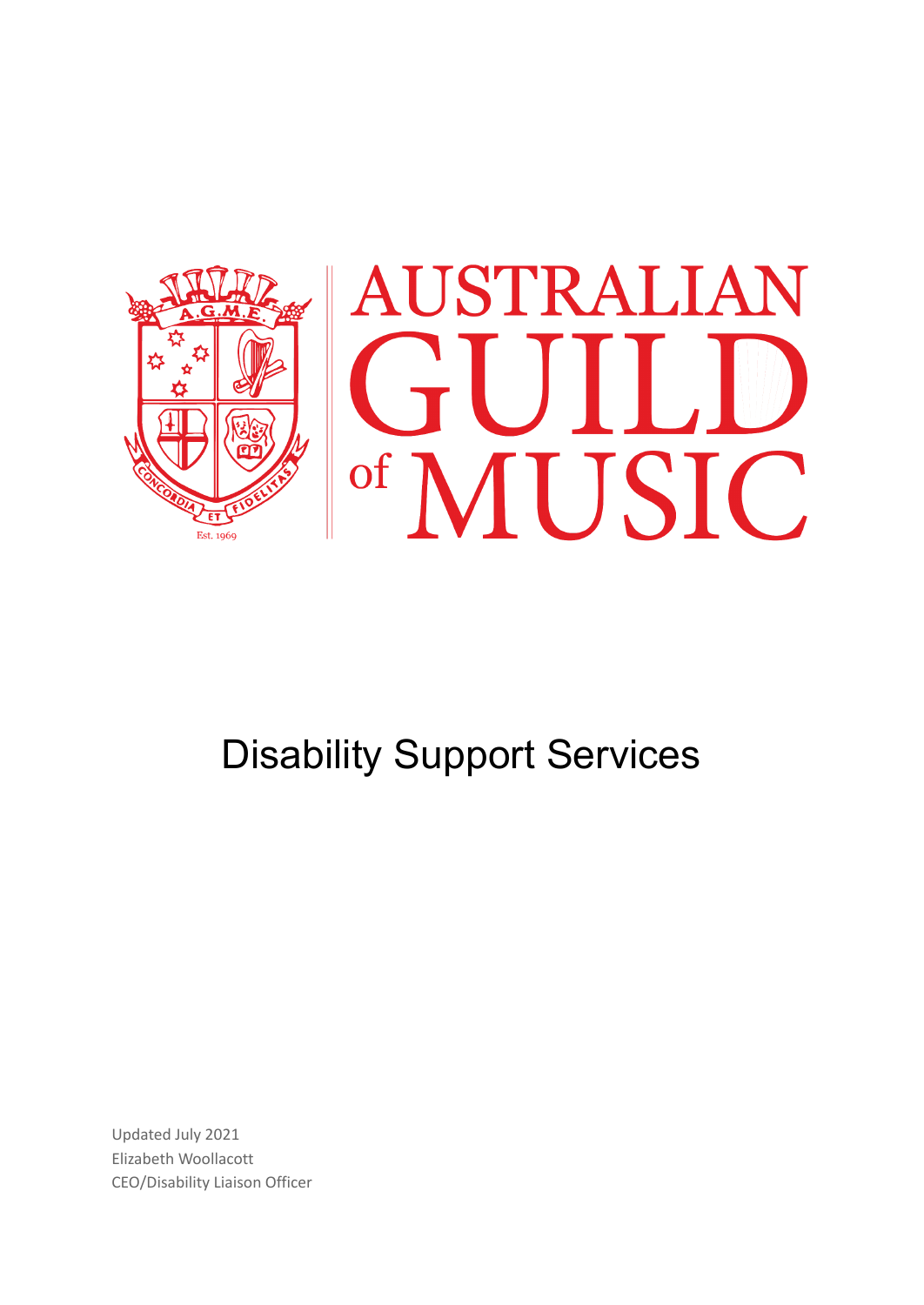### **CONTENTS**

#### **About**

#### **Eligibility for support**

- **Health conditions**
- Mental health conditions
- Specific Learning Disabilities
- Hearing Impairments
- Visual Impairments
- Neurological Conditions
- Intellectual Disability
- Temporary short term disabilities or injuries
- Carers of people with disability

#### **Requesting Support**

- The Disability Liaison Officer (DLO) Role
- Providing Supporting Documentation (General)
- Providing supporting documentation for a learning disability

#### **Developing your Educational Access Plan (EAP)**

#### **Disability Support Services**

- Types of Support Available
	- Assistance communicating your needs to academic staff
	- Provision of study materials in accessible formats
	- Alternative assessment arrangements
	- Class-based assessments
	- End of Study Period Examinations
	- Access for academic support workers, including note-takers and interpreters
	- Access to assistive technology to help you study
	- Support during practical sessions and placements

#### **Frequently asked questions**

- My disability is obvious, do I still need to provide supporting documentation?
- Do I have to provide new supporting documentation every study period?
- Do I have to review my Access Plan if my disability is permanent or ongoing?
- Will my status as a student with an Education Access Plan be visible to all staff at AGME, be on my transcript or be visible to other students?
- I will be unable to complete my assignment on time. How do I use my adjustment of extensions with/without medical documentation? Are extensions on assignments automatic if I have an Education Access Plan?
- I am unable to undertake my exam as a result of an exacerbation of my condition as covered in my Education Access Plan. What should I do?
- I am a prospective student and I am interested in hearing about the type of support that I will be able to access as a future AGME student. Can I speak to a Disability Liaison Officer even though I am not a current student?
- Are there deadlines within the Study Period to have an Education Access Plan put in place?
- My friend/child/partner/fellow student has/may have/appears to have a disability and needs disability support. Can I make an application on their behalf?
- I indicated on enrolment that I have a disability. When will I be contacted about the disability services available to me?
- I think that a fellow student in my class has a disability and needs assistance. Can the DLO contact them and tell them about the disability support that they can access?

#### **Roles and responsibilities**

- **Students**
- Unit Chairs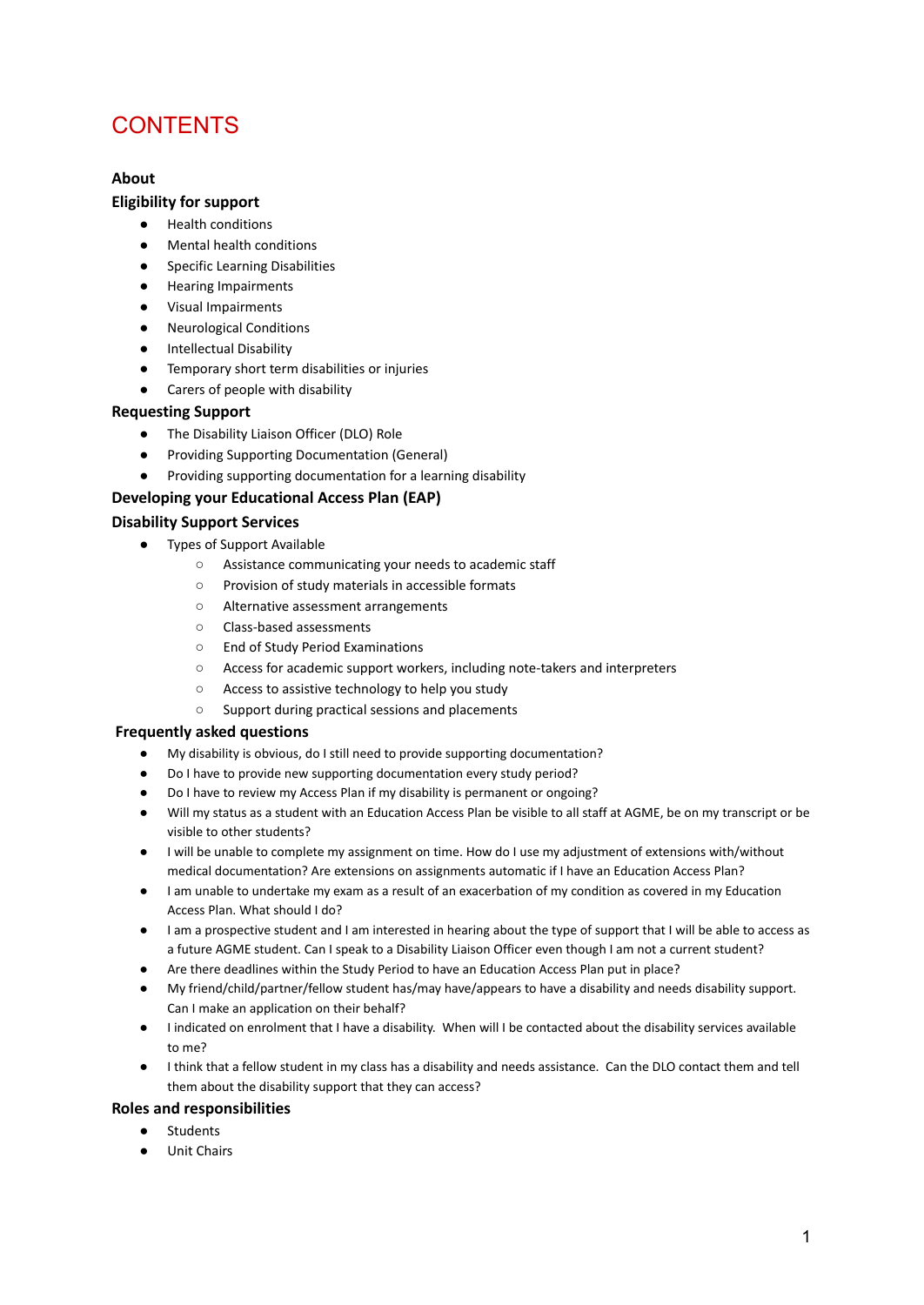# About

AGME promotes inclusion and educational access for people who experience disability. We work together with students, their caregivers, medical practitioners and NDIS support workers to provide a study experience with opportunities and choices that are comparable with those of our students without disability.

# Eligibility for support

We welcome AGME students whose study or participation in student life is being impacted by a disability, health or mental health condition, to use our services to create an Education Access Plan(EAP).

The range of students who can access an EAP is large, and the definition of 'disability' under the Disability [Discrimination](https://www.legislation.gov.au/Details/C2016C00763) Act 1992 (Cth) is broad, including permanent or temporary physical, intellectual, sensory, neurological, learning disabilities, mental health conditions and some health conditions that might not usually be thought of as disabilities.

Below are some examples of conditions, disabilities and situations which may impact a student's ability to study. If you have a condition or disability, which may impact your ongoing studies or if you are unsure of your eligibility to access an EAP, contact [support@guildmusic.edu.au](mailto:support@guildmusic.edu.au) and request a confidential discussion with the DLO.

#### Health conditions

Examples of health issues leading to periods of time where your study is impacted could include:

- Cancer
- Stroke
- Crohn's Disease
- Arthritis

#### Mental health conditions

Examples of mental health conditions which impact your ability to engage with study could include:

- anxiety
- bipolar disorder
- schizophrenia

#### Specific learning disabilities

Examples of specific learning disabilities causing difficulties with perceiving and processing information, which may benefit from alternate approaches to learning could include:

- dyslexia
- dysgraphia
- auditory processing disorder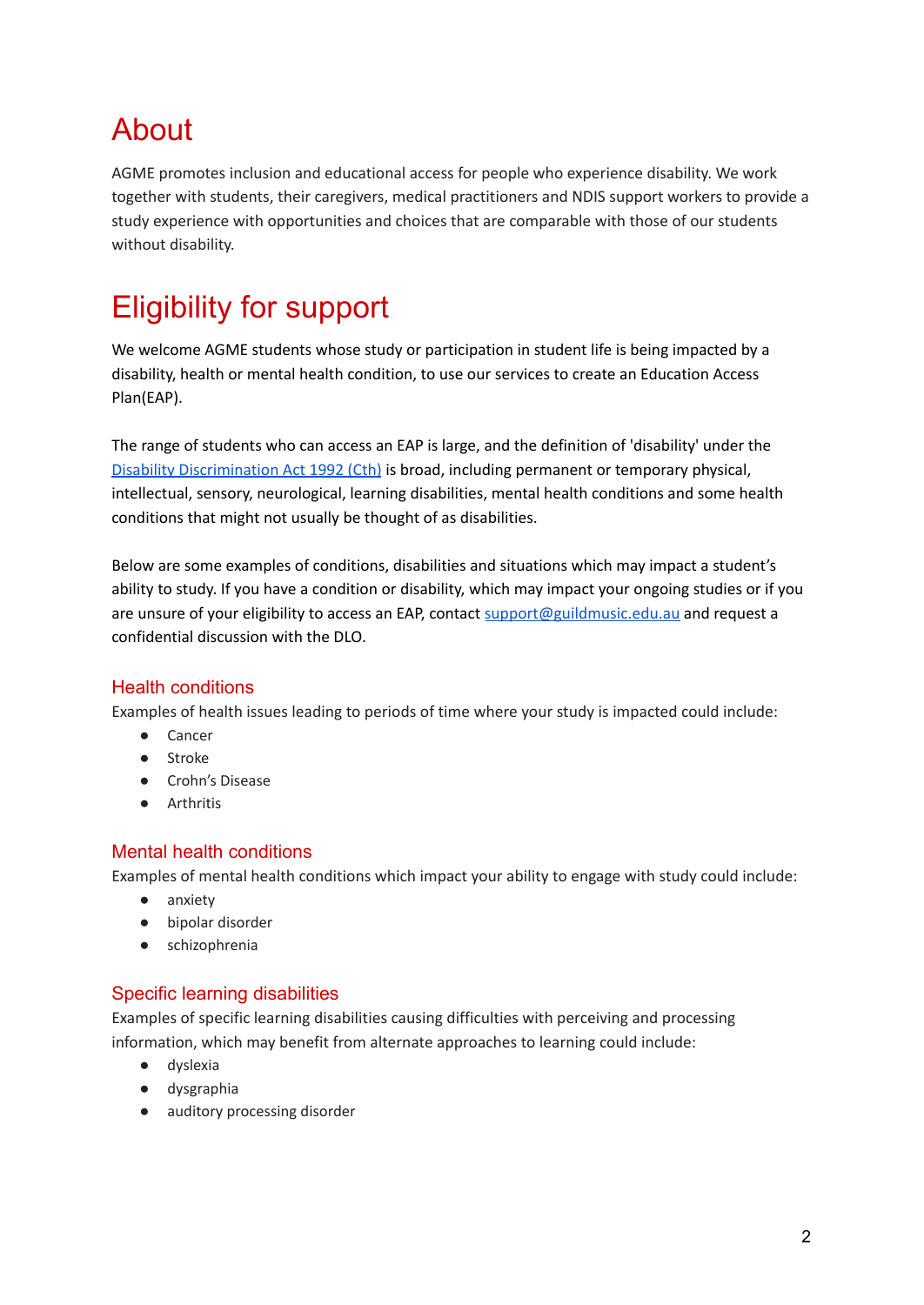#### Hearing impairments

Examples of hearing impairments resulting in a need for assistive technology to access content in class could include being:

- hard of hearing
- deafness

#### Visual impairments

Examples of visual impairments requiring content to be available in alternative accessible formats or requires access to assistive technology could include:

- having low vision
- being blind

#### Neurological conditions

Examples of neurological conditions could include:

- Autism Spectrum Disorder (ASD)
- Epilepsy
- Attention deficit hyperactivity disorder (ADHD)
- Multiple sclerosis (MS).

#### Intellectual disability

Diagnosed low general intellectual functioning and difficulties with adaptive behaviour.

#### Temporary or short-term disabilities or injuries

Injuries or broken limbs causing inability to attend classes for periods of time or requiring adjustments in exams.

#### Carers of people with disability

Someone who provides significant care to another person who has a disability, health or mental health condition.

# Requesting support

To register for disability support, a student must email [support@guildmusic.edu.au](mailto:support@guildmusic.edu.au), with the subject heading "Request for Disability Support". You will receive an email invitation within 3 business days of the request to arrange a consultation appointment with the DLO. This appointment should take place as soon as possible to avoid delays in the creation and implementation of an EAP.

A request for disability support can be made at any time during a study period. However, it is highly recommended that students make the request prior to the commencement of studies or as soon as they are aware of a disability and that may affect their access to studies on a level comparable to a non-disabled student. Some Units require at least four weeks notice to create modified assessments and as such a student's progress can be delayed if an EAP is not in place when required.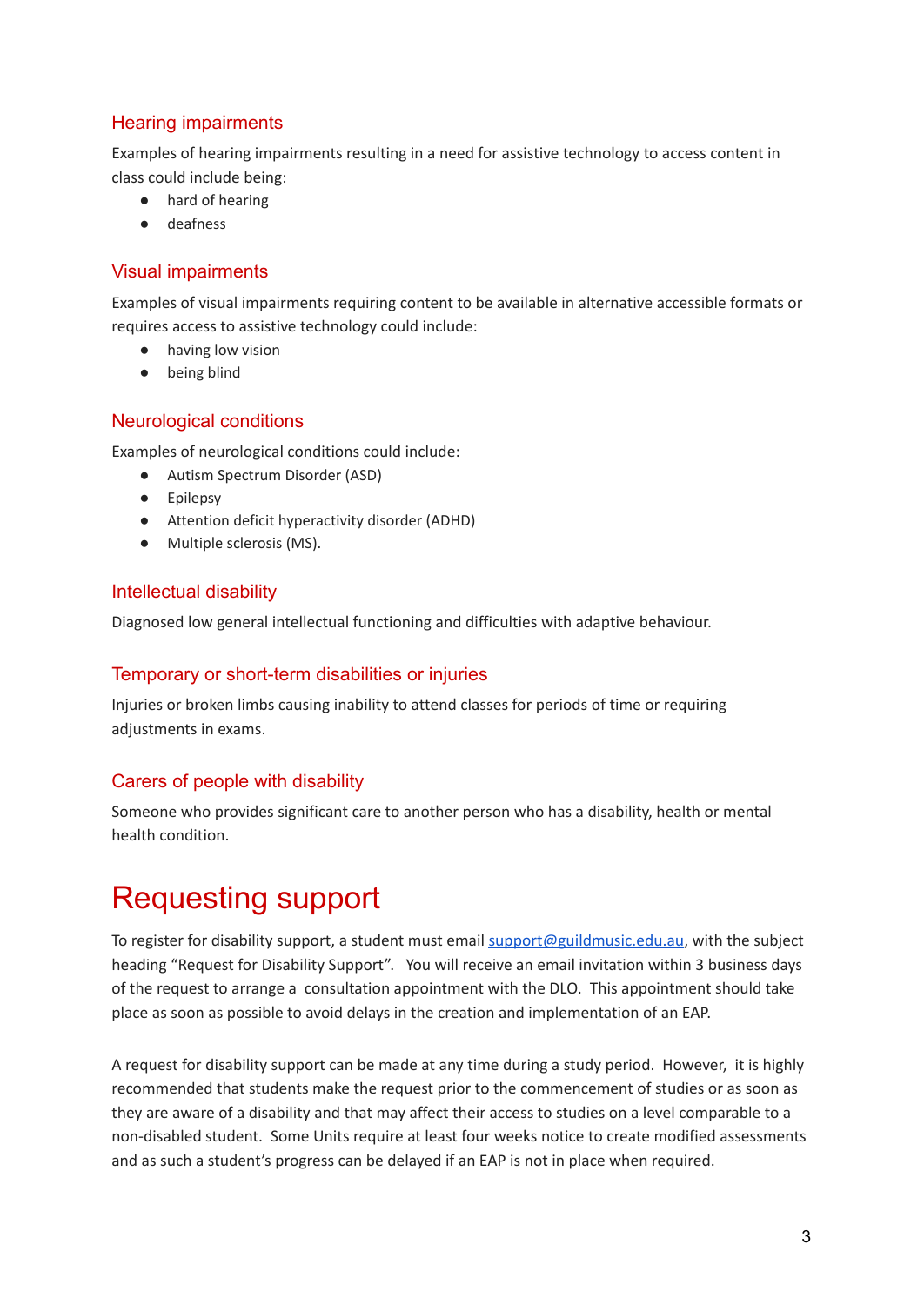#### The Disability Liaison Officer (DLO) Role

The DLO is there to advise and assist you to access available services that are appropriate for you through the development of an EAP. This may include recommending strategies that will help to minimise any educational disadvantage. The DLO is not a medical practitioner and all advice, assistance and measures included in your EAP must be supported by documentation provided by medical professionals.

At the first appointment with the DLO, you will be given information about the process for developing an EAP and provided with the relevant information and forms to be completed by you, your caregiver(s)(where appropriate), and your medical practitioner(s). You will be asked to outline your condition and how this impacts your studies or creates a barrier to your learning and educational participation.

The consultation process for the development of your EAP may include: discussions with you, your family, carers and other professionals to get ideas about the types of assistance that may be needed to help you access your education; reasonable adjustments that AGME can make to help you access your education on a par with non-disabled students; reviewing medical reports and recommendations that assist in understanding your disability and reasonable support that can be provided; confidentiality and if the student would like their diagnosis listed on their EAP; timelines for commencement of the EAP, review of the EAP and/or end of the EAP.

Depending on the nature of your disability, your EAP will be fixed-term or ongoing with scheduled reviews. In most instances, EAP's are reviewed once a study period.

#### Providing supporting documentation

In all cases, supporting documentation is required before an Education Access Plan can be created. Supporting documentation will assist the DLO in identifying and seeking support or adjustments suited to your situation.

#### Supporting documentation must:

- include information on your condition and diagnosis
- describe how your study may be affected by your condition/ situation
- detail whether your condition is permanent, ongoing or temporary (and if temporary, the likely time frame for your recovery)
- be recorded in the Disability Supporting Documentation Form accompanied by report(s)
- include a provider number and/or stamp
- be dated and signed by the practitioner
- be in English (or be translated by an accredited translator)
- be completed by a registered health professional in the field relating to the disability or health condition.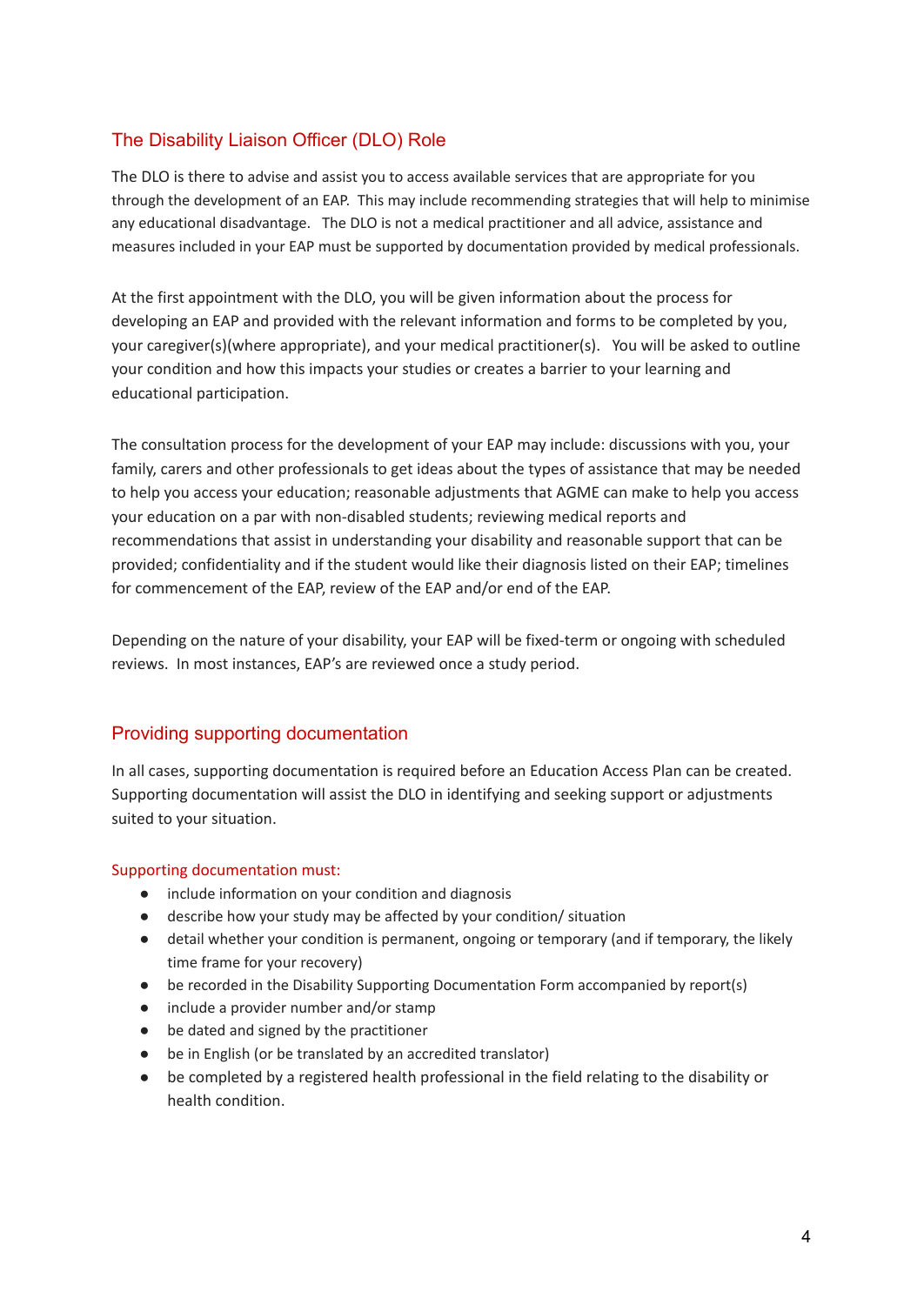Examples of healthcare professionals authorised to provide documentation may include a:

- General Practitioner
- Physician
- Psychiatrist
- Psychologist
- Surgeon
- Occupational Therapist
- Speech Pathologist
- Optometrist
- Medical Specialist
- Audiologist
- Other discuss with the DLO if you have documentation from a healthcare professional not mentioned on this list.

#### Providing supporting documentation for a learning disability

Supporting documentation for a Learning Disability must be a current (written within the 12 months) report from a psychologist or other qualified professional, trained in administering standardised tests and assessing learning disabilities.

## Developing your Educational Access Plan(EAP)

An Education Access Plan is a study support plan prepared to minimise the educational disadvantage you may experience resulting from a disability, health condition, mental health condition or caring responsibilities. Your EAP will detail the adjustments recommended to assist you to participate in and meet your course requirements.

It will also notify AGME of any adjustments or services recommended to you for undertaking your studies. With your permission, a copy of relevant adjustments will be forwarded to faculty and services staff whose involvement is required under your plan.

An EAP is not mandatory. Inclusive teaching and learning practice are a high priority at AGME, so in many cases your needs may already be met by standard practice. You may also liaise directly with faculty or services staff to arrange for your own access and learning if you choose.

If you and the DLO feel you do need an EAP, your DLO will prepare it with your assistance in the form of recommendations from your practitioner.

The DLO will review your EAP with you on an agreed schedule. You can make contact with the DLO prior to the time of a scheduled review if new developments mean that adjustments may be necessary.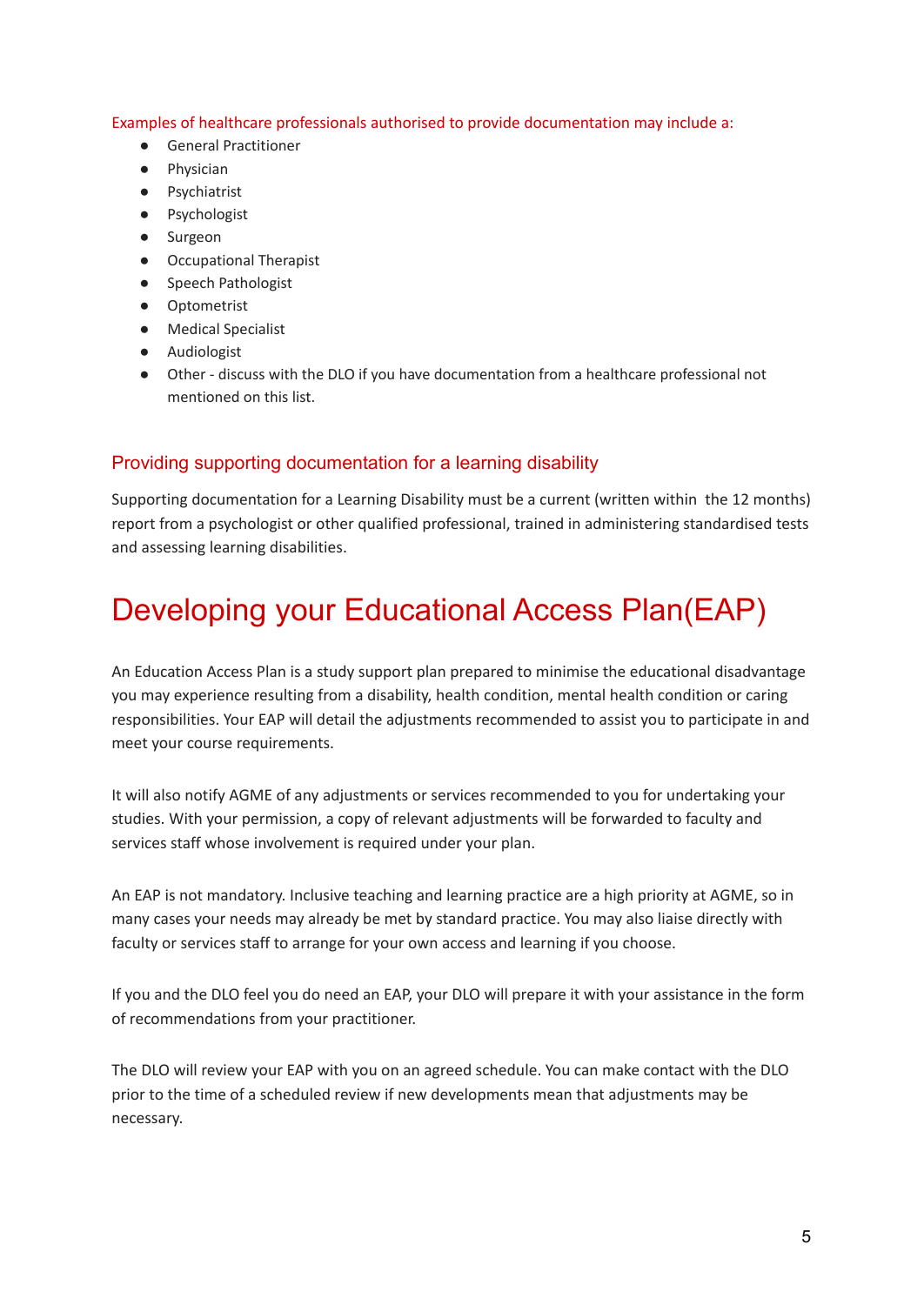## Disability support services

### Types of support available

#### Assistance communicating your needs to academic staff

The DLO can help you communicate your needs to lecturers and other academic staff.

Often the best way to do this is to create an EAP that is forwarded to your Unit Chairs. Students are encouraged to use their EAP to discuss their needs with Unit Chairs at the start of each Study Period. The EAP can include practical information to assist your lecturers to meet your needs, recommendations for inclusive practices, and study adjustments and pathways recommended for you.

#### Provision of study materials in accessible formats

If you are a student with vision impairment, deafness, a learning disability, or if you physically have difficulty holding a book, you may need access to study materials in formats other than print.

Most of AGME's course materials are available in electronic and online formats, but if you require materials in another format, AGME can:

- Assist you to identify a suitable format
- Guide you through the process of accessing that format if it is offered by AGME
- Direct you to vendors that can produce your unit materials in the format and send them to you.

Remember to contact the DLO about your needs as early as possible and to tell us about any changes to your enrolment as soon they happen so you can get the right unit materials.

#### Alternative assessment arrangements

You may need adjustments to be made to assessment tasks to ensure you have the same opportunity to demonstrate your learning as other students.

#### Class-based assessments

The DLO can assist you in negotiating with academic staff for adjustments to class-based assessment tasks such as assignments, group work, oral presentations, in-class or online tests. These adjustments can be identified for you in an EAP, and can include:

Additional time to complete time-based tasks or practical assessments Consideration of an alternative form of assessment (e.g. written work instead of class presentation, oral presentation instead of written).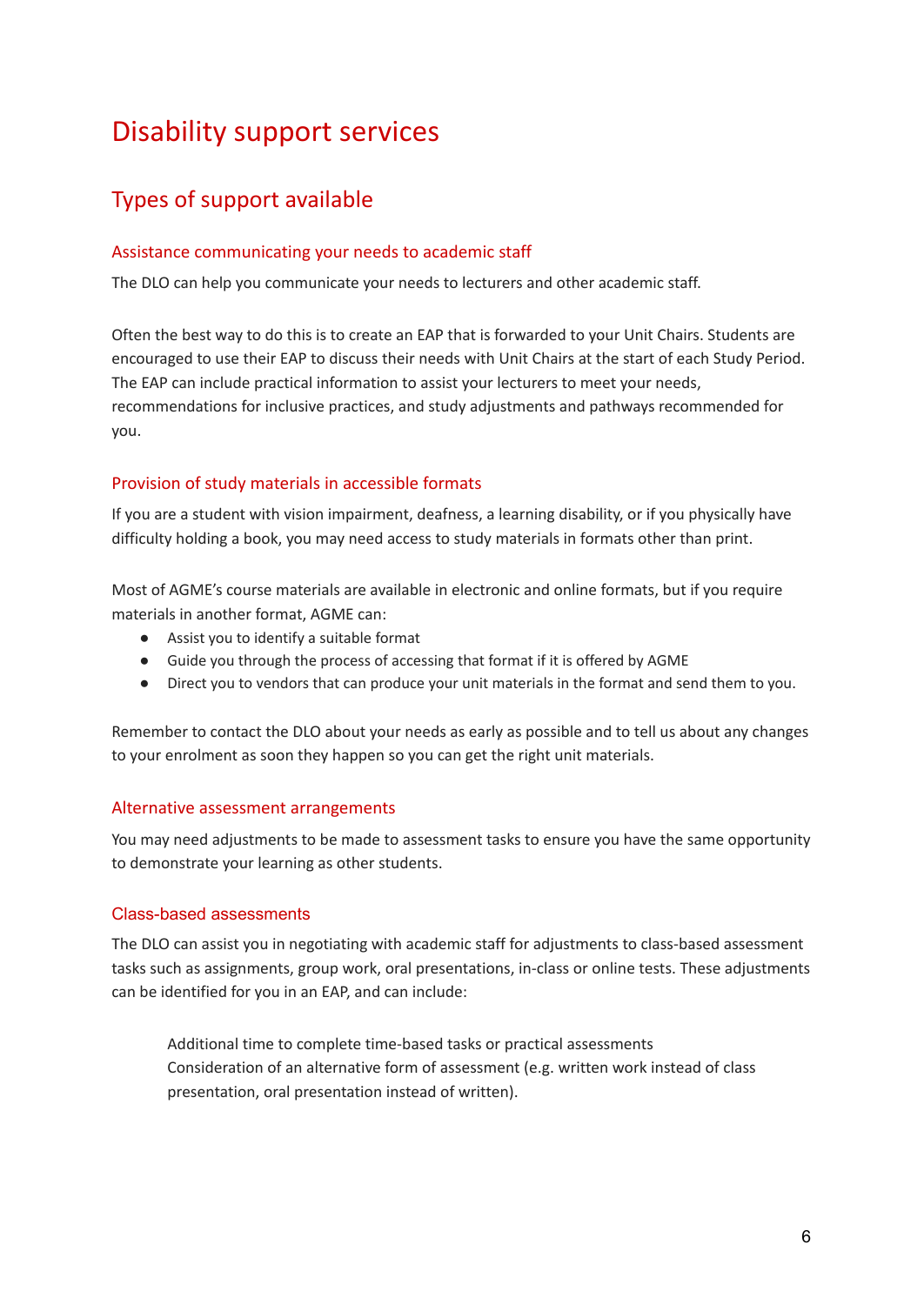#### End of Study Period examinations

Alternative arrangements can also be made for your Study Period examinations. Adjustments may include:

- additional writing time
- rest breaks
- use of a computer
- text to speech software
- use of a scribe

**Don't forget to plan ahead** as alternative assessment arrangements can take up to 20 working days to organise.

Where adjustments cannot be implemented, students may be eligible for Special Consideration. Special consideration is different to alternative assessment arrangements and must be applied for via the online form.

#### Access for academic support workers, including note-takers and interpreters

For some students, additional support in unit activities (classes or seminars) may be required. AGME has mechanisms for the accommodation of academic support workers and those who provide services such as notetaking and AUSLAN interpreting.

#### Access to assistive technology to help you study

AGME accommodates computer hardware and software for students with specific needs and provides text to speech software as part of the student software package.

You may be required to learn basic skills in the use of assistive technology where relevant. The DLO can direct you to suppliers and providers for advice and training.

#### Support during practical sessions and placements

Your course may require you to participate in off-campus activities such as concerts, recitals or practicums. If you feel you may need support to participate or identify a possible alternative to your prescribed off-campus activity please contact your DLO as early as possible.

Students undertaking off-campus activities should begin planning early in the Study Period to ensure they are aware of the expectations and to consider how they might meet these expectations. Where support or adjustments are required, students should begin discussions with the faculty early as some adjustments can take considerable time to plan for. The DLO is able to support these discussions if required.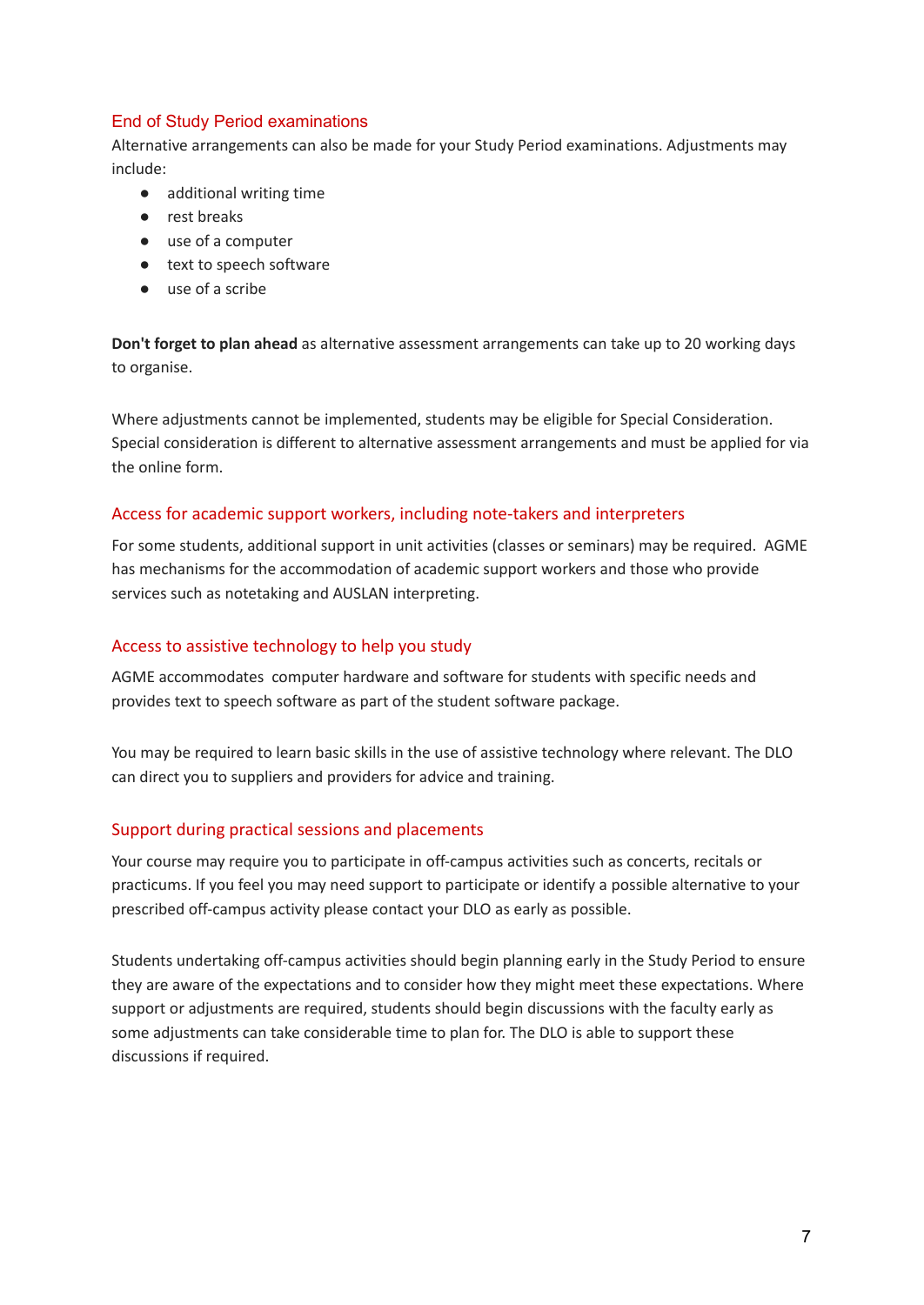### Frequently Asked Questions

#### My disability is obvious, do I still need to provide supporting documentation?

Even if a disability is obvious you will benefit by providing supporting documentation as AGME does not make assumptions about what support you may or may not need. You may have other 'hidden' disabilities that impact on your studies.

An initial discussion with your Disability Liaison Officer (DLO) will confirm if documentation is needed.

There may be services that can be implemented or recommended without documentation in certain circumstances. This may depend on the degree of disability, whether it is permanent or temporary, the type of adjustment needed, and your ability to identify what might work for you in the educational setting.

#### Do I have to provide new supporting documentation every study period?

At the time your Access Plan is reviewed, the Disability Liaison Officer (DLO) will advise if updated supporting documentation is needed. This will depend on the nature of disability, degree of disability and whether it is permanent, ongoing or temporary.

#### Do I have to review my Access Plan if my disability is permanent or ongoing?

As you move through your course, adjustments indicated on an EAP might change because of improvements or deterioration of your disability or health condition, or the adjustments may no longer appropriately address your needs. Changes might also be needed as you acquire confidence in using assistive technology or make changes to your course enrolment.

If you or a faculty academic staff member finds that the recommendations in your plan are not adequately allowing you to participate in your studies, then a review may be needed earlier than originally specified. You can request a review with your DLO at any time.

If you miss the Review date on your EAP, your plan does not automatically carry-over. You are encouraged to attend appointments to go through plan reviews with your DLO to ensure a smooth study process.

#### Will my status as a student with an Education Access Plan be visible to all staff at AGME, be on my transcript, or be visible to other students?

Your status as a student with an EAP will not be shared with anyone without your express permission, or with anyone who does not need to know as part of seeking appropriate adjustments and support. Confidentiality permissions are established at the time of activating your EAP.

If you choose, your diagnosis can be included in your EAP, but usually we focus on the impact of your disability on your studies, rather than the disability itself.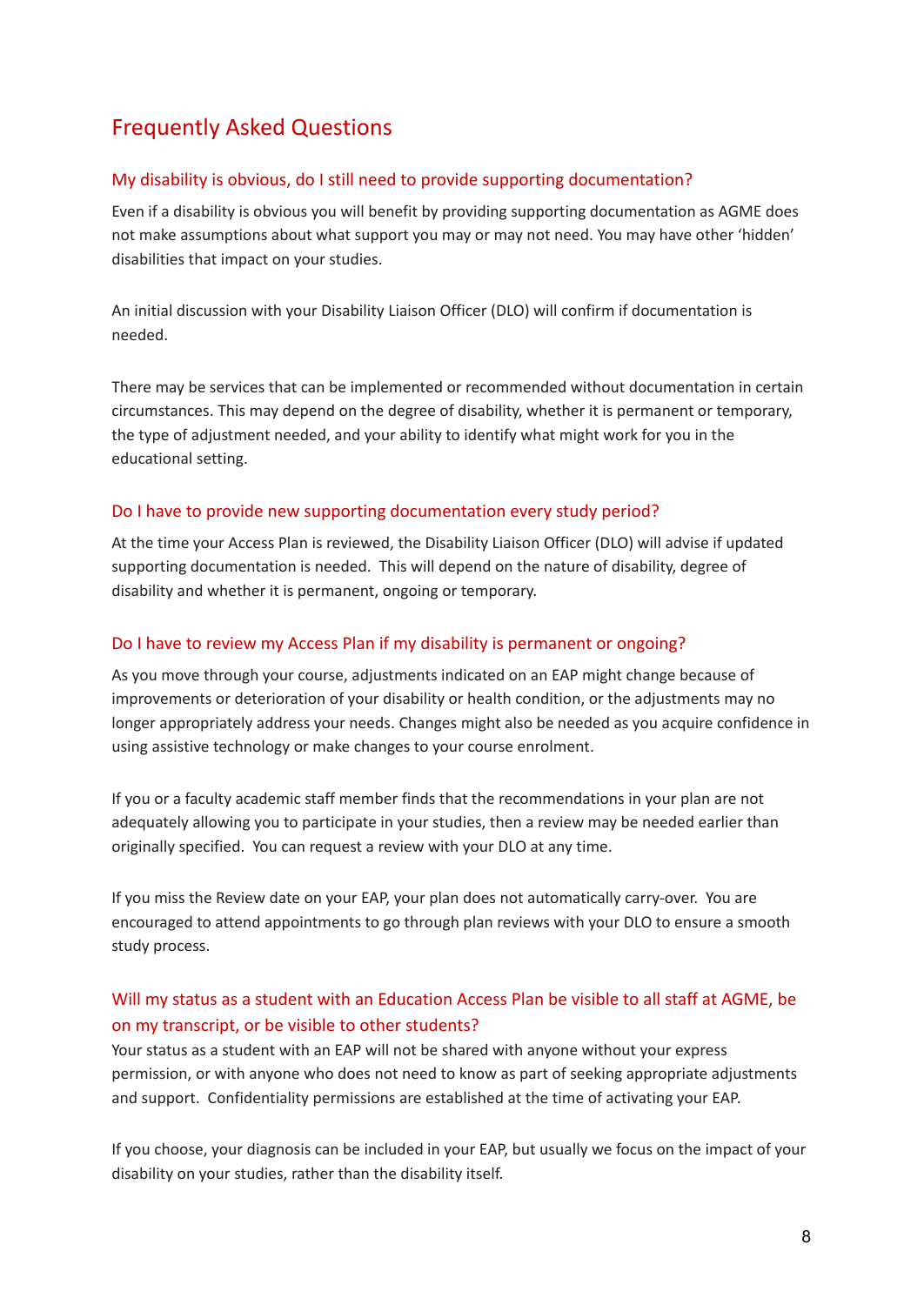Relevant information may need to be shared with appropriate staff to action required adjustments. For example, the exams team may need to receive a copy of your Exam Adjustments, and the Unit Chair for your relevant unit would need to receive your Academic Adjustments in order for those changes to take place.

#### I will be unable to complete my assignment on time. How do I use my adjustment of extensions with/without medical documentation? Are extensions on assignments automatic if I have an Education Access Plan?

You always need to follow the procedure outlined in your relevant unit guide or AGME policy for applying for extensions or special consideration. Please remember that your extension is an online application, a request for more time, and will need to be approved by AGME faculty as for all students. Always discuss your extension request with your lecturer first if it is for a class assignment or the appropriate Unit Chair where it is an end-of-term or progression related assignment . Unit Chairs will consult your EAP when reviewing requests for extensions or special consideration.

#### I am unable to undertake my exam as a result of an exacerbation of my condition as covered in my Education Access Plan. What should I do?

If you are unable to undertake an exam because of an exacerbation of your condition, you will need to apply for Special Consideration.

#### Please carefully note that:

- You have up to two working days following your exam date to apply for Special Consideration
- You are required to provide documentary evidence to support your application.
- If you opt to sit your exam, do your very best as there are no guarantees that an application for a special exam will be granted.
- Approval for a Special Exam cannot be given prior to the assessment of an application for Special Consideration.
- Should you decide to sit the exam, but part way through feel that you are unable to continue, please ensure you advise an exam supervisor that you are unable to continue and the reason why.

#### I am a prospective student and I am interested in hearing about the type of support that I will be able to access as a future AGME student. Can I speak to a Disability Liaison Officer even though I am not a current student?

You are most welcome to speak to a Disability Liaison Officer (DLO) about your needs, your planned enrolment and what services you feel you may need to access in order to be successful in your studies. Once you have enrolled, feel free to register a request for Disability Support as soon as possible at [support@guildmusic.edu.au](mailto:support@guildmusic.edu.au) so we can develop an Education Access Plan for you.

#### Are there deadlines within the Study Period to have an Education Access Plan put in place?

You can request disability support and an Education Access Plan at any time. There are certain adjustments that are difficult to accommodate if they are not planned well in advance. For example,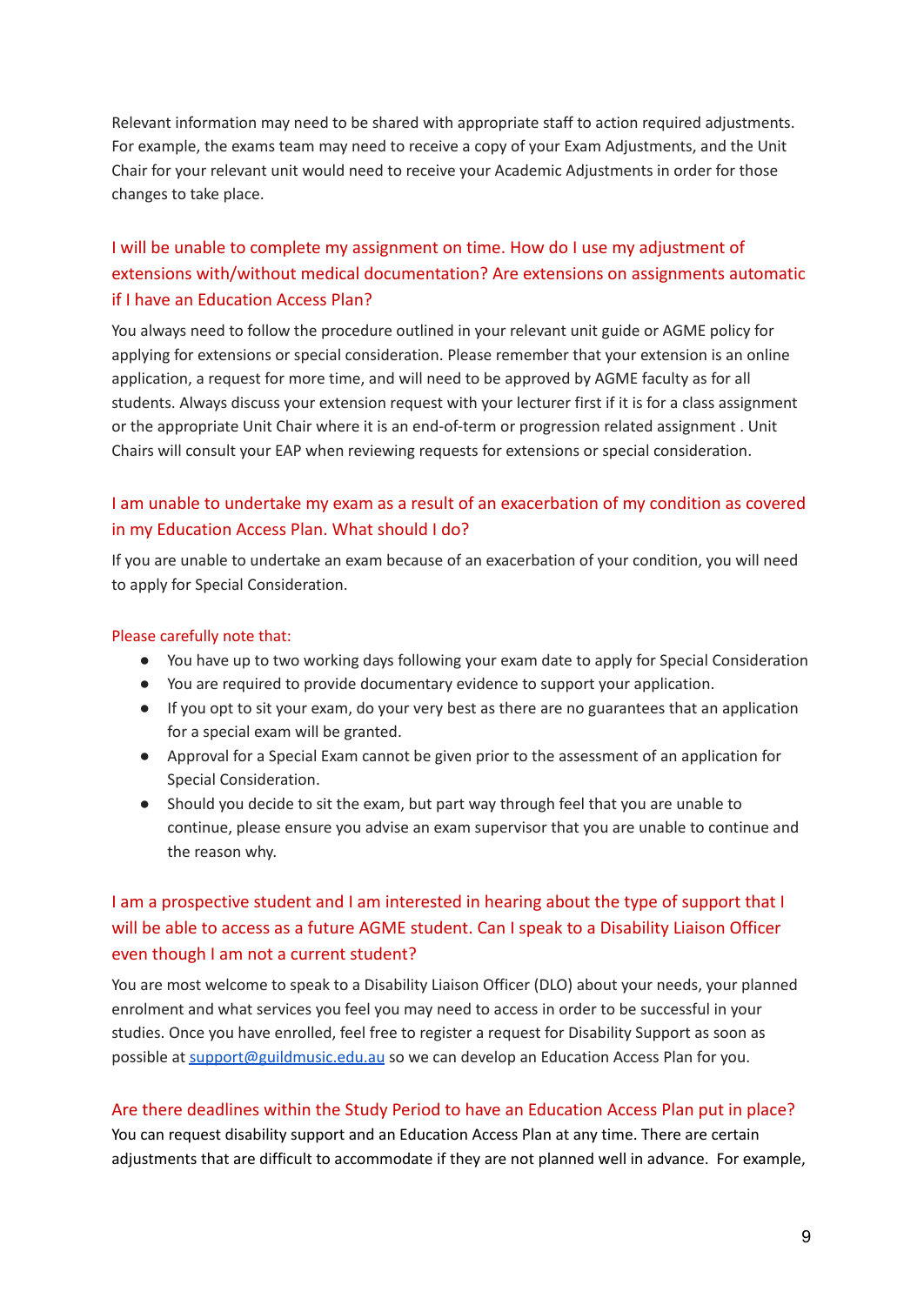exam adjustments can't be accommodated close to the exam period. We recommend having exam adjustments in place at least one month prior to the exam period starting.

#### My friend, child, partner, fellow student has(may have/appears to have) a disability and needs disability support. Can I make an application on their behalf?

Applications for disability support can only be made by the student with the disability, a legal guardian or authorised representative. We respect student privacy and are unable to discuss any personal matters pertaining to a student with a third party without formal authorisation.

#### I indicated on enrolment that I have a disability. When will I be contacted about the disability services available to me?

We are unable to approach students about the nature of a disability or assistance that they may want to access unless this is first explicitly requested by the student. Many students with a disability do not want to access support so in this way, the student's privacy is respected. Those desiring disability support receive it and those preferring to not access support don't feel pressured or unnecessarily identified as "disabled" if this is not their preference.

#### I think that a fellow student in my class has a disability and needs assistance. Can the DLO contact them and tell them about the disability support that they can access?

Due to student privacy rights, we are unable to approach students to offer disability support and/or discuss a student's health or other conditions with anyone other than a formally authorised person. If you believe that a fellow student should be accessing disability support, remind them to send a request to [support@guildmusic.edu.au](mailto:support@guildmusic.edu.au) requesting Disability Support and we will be in touch with them within 3 business days.

## Roles and responsibilities

#### **Students**

If you have requested for Disability Support and have an Education Access Plan in place to support you in your studies, your responsibilities are:

- Work proactively with the Disability Liaison Officer (DLO) to keep us informed of changes to your condition.
- Provide your Education Access Plan to your Unit Chairs at the beginning of each Study Period. Always notify your Unit Chair and/or tutor in the first instance if you will need any educational adjustments listed in your Education Access Plan during the Study Period.
- Put extension requests in writing to your Unit Chair through the online form prior to the deadline in line with AGME policies, and advise the Unit Chair of the application, noting, if relevant, the appropriate section of your EAP.
- Remind your Unit Chair you have an EAP when you talk with them and don't assume that your Unit Chair is always fully aware of all the details in your Academic Adjustments.